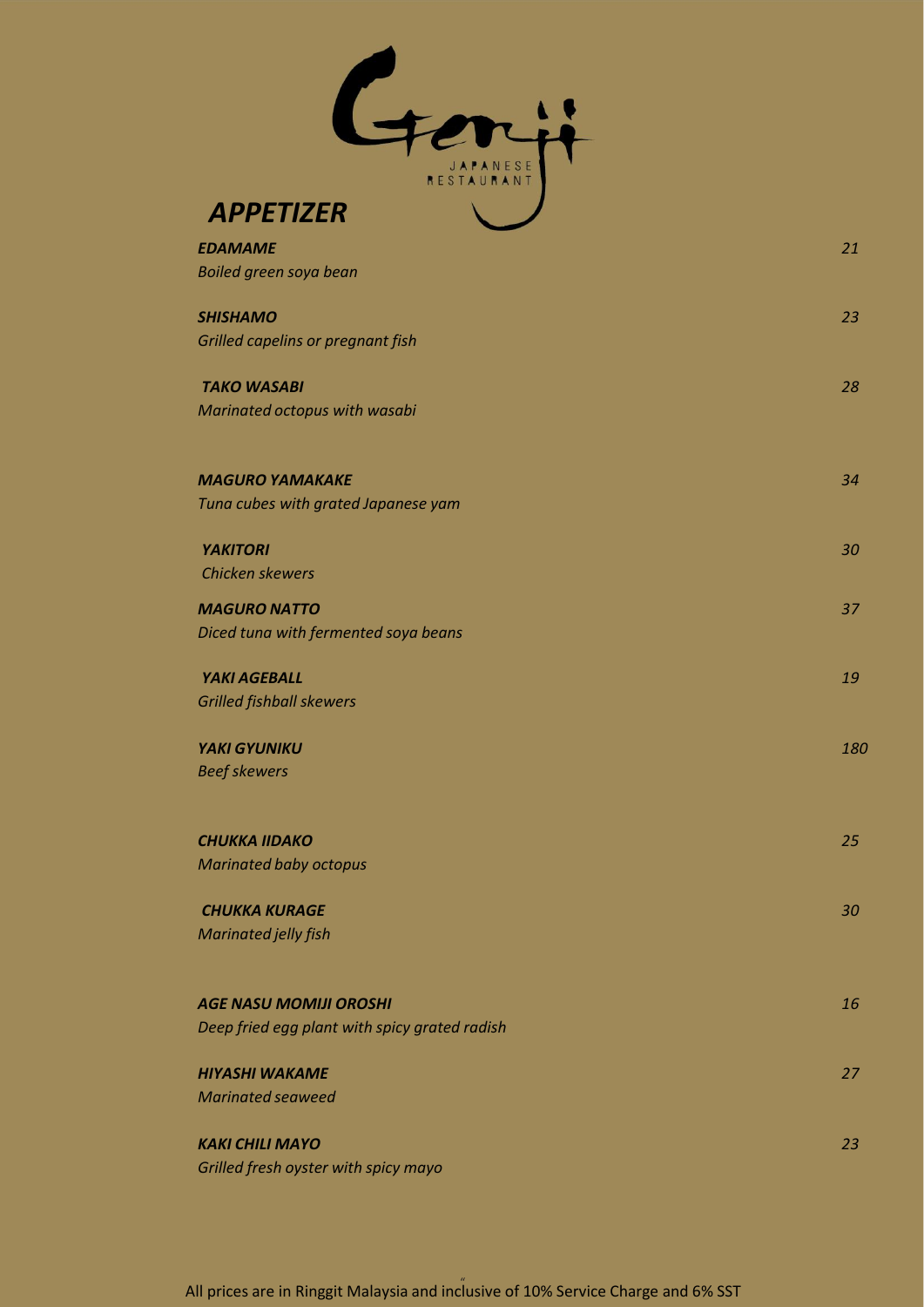

| <b>FUJI BENTO</b><br>Soft shell crab, grilled cod fish with salt, California maki salmon and kanpachi sashimi,<br>beef teriyaki, teppanyaki mix mushroom.<br>Served with garden salad, chawan mushi, rice, miso soup and fruits | <b>RM 265</b> |
|---------------------------------------------------------------------------------------------------------------------------------------------------------------------------------------------------------------------------------|---------------|
| <b>SUSHI BENTO</b><br>Maguro & salmon sashimi, mixed sushi, soft shell crab maki and inari sushi<br>Served with garden salad, chawan mushi, miso soup, mini hot udon/soba<br><b>And fruits</b>                                  | <b>RM 170</b> |
| <b>SHIKI BENTO</b><br>Fillet of raw fish , grill salmon with salt, deep-fried prawn and vegetable tempura<br>Served with garden salad, chawan mushi, rice, miso soup and fruits                                                 | <b>RM 160</b> |
| <b>SASHIMI ZEN</b><br>Assorted fillet of raw fish of the day<br>Served with garden salad, chawan mushi, rice, miso soup and fruits                                                                                              | <b>RM180</b>  |
| <b>HANA BENTO</b><br>Grilled saba with salt, mixed vegetables with mushroom and chicken teriyaki<br>Served with garden salad, chawan mushi, rice, miso soup and fruits                                                          | <b>RM 140</b> |
| <b>TEPPANYAKI SEAFOOD BENTO</b><br>Teppanyaki salmon, prawn, scallop and mixed vegetables<br>Served with garden salad, chawan mushi, rice, miso soup and fruits                                                                 | <b>RM 212</b> |
| <b>TEMPURA / UNAGI COMBI</b><br>Combination of unagi and mixed tempura<br>Served with garden salad, chawan mushi, rice, miso soup and fruits                                                                                    | <b>RM 138</b> |
| YAKI SAKANA SASHIMI ZEN<br>Grilled Saba fish with salt and fillets of raw fish serves with salad, chawan mushi,<br>Steam rice, miso soup and fruits                                                                             | <b>RM127</b>  |
| <b>TEMPURA CHICKEN TERIYAKI ZEN</b><br>Mixed tempura and chicken teriyaki serves with salad, chawan mushi, steam rice,<br>Miso soup and fruits                                                                                  | <b>RM 95</b>  |
| <b>SHAKE TEPPAN DON ZEN</b><br>Teppanyaki grilled salmon and mix vegetables on rice serves with salad,<br>chawan mushi, miso soup and fruits                                                                                    | <b>RM117</b>  |
| <b>VEGETARIAN BENTO</b><br>Mix vegetables tempura, vegetable maki, cold tofu and sauté vegetables<br>Serve with salad, chawan mushi, rice, vegetables soup, pickles and fruit                                                   | <i>RM117</i>  |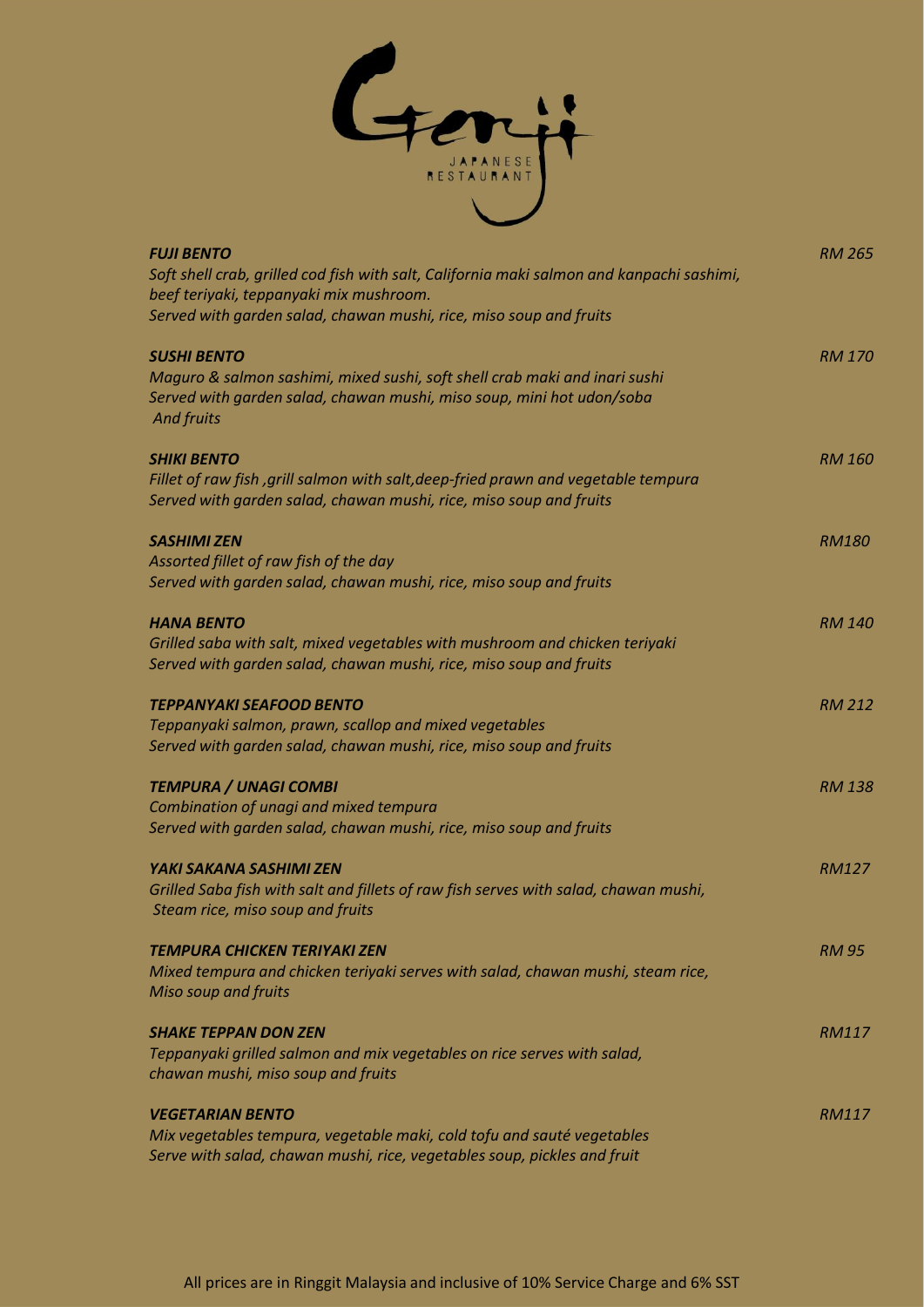



| <b>GINDARA SUIMONO</b><br>Cod fish in clear soup                                                                                              | 48  |
|-----------------------------------------------------------------------------------------------------------------------------------------------|-----|
| <b>JUMBO PRAWN URA MAKI</b><br>Reversed roll with tiger prawn tempura                                                                         | 111 |
| <b>DRAGON AVOCADO MAKI</b><br>the contract of the contract of the contract of the contract of the contract of the contract of the contract of | 127 |

Reversed roll with unagi and avocado

## *SALAD*

| <b>CALIFORNIA SALAD</b>                                                     | 53 |
|-----------------------------------------------------------------------------|----|
| Garden greens with salmon, tuna, avocado, crab stick and flying fish roe in |    |
| wasabi mayo dressing                                                        |    |
| <b>GARDEN SALAD</b>                                                         |    |
| Garden greens with wafu dressing                                            | 25 |
| <b>KAISO SALAD</b>                                                          |    |
| Mixed seaweed and garden greens with Japanese wafu dressing                 | 38 |
| SOFTSHELL KARAAGE SALAD                                                     | 45 |
| Deep fried softshell crab and garden with wasabiko mayo dressing            |    |
| SHAKE KAWA SALAD                                                            | 40 |
| Garden salad with salmon skin in wasabi mayo dressing                       |    |
| SAKURA KOEBI  SALAD                                                         | 45 |
| Deep fried season shrimp with garden green salad on choices dressing        |    |

(wasabi mayo,wafu dressing or kewpie goma )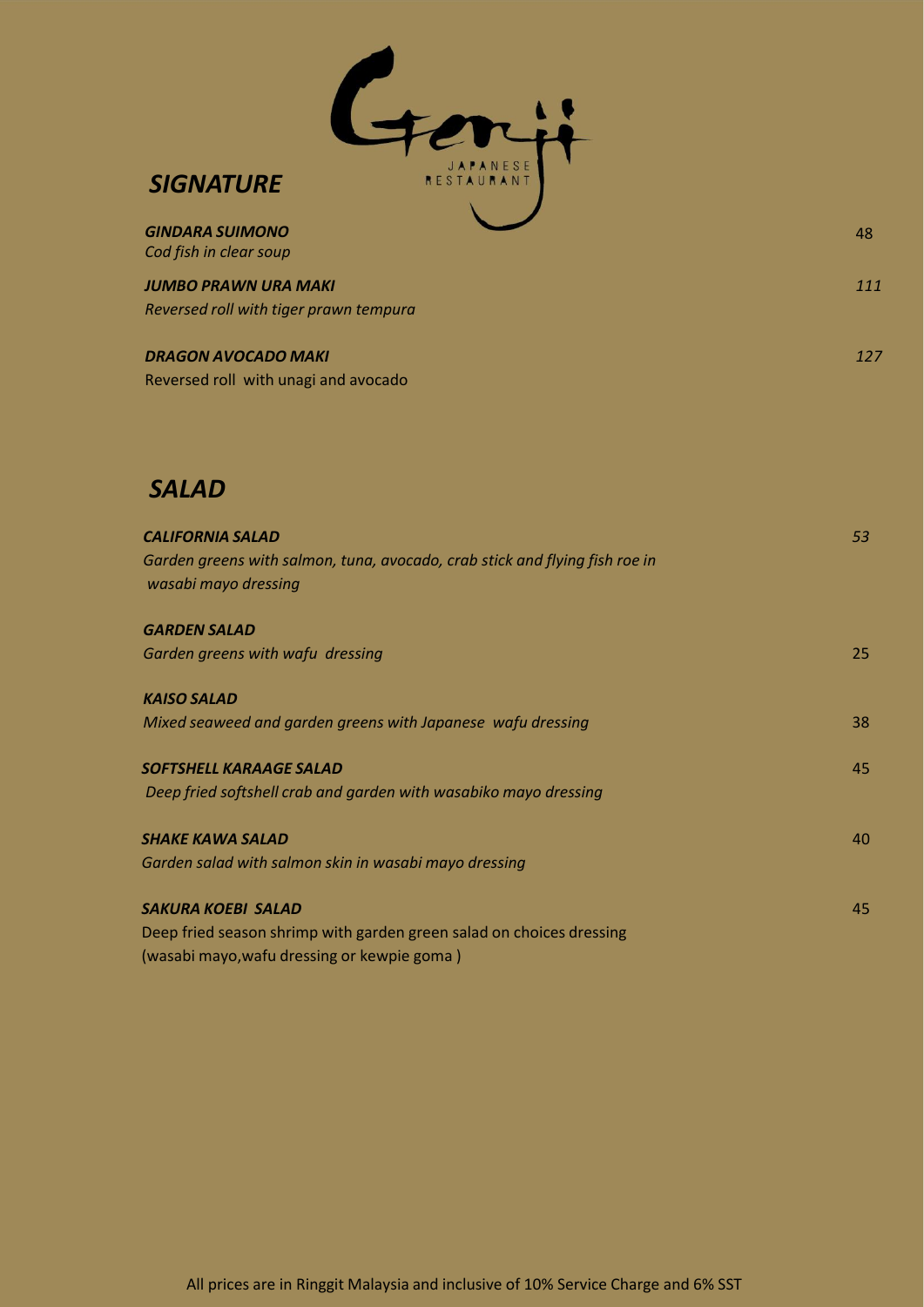

### *MUSHI MONO*

| <b>CHAWAN MUSHI</b>                            | 21 |
|------------------------------------------------|----|
| Steamed egg custard                            |    |
|                                                | 32 |
| <b>UNAGI CAWAN MUSHI</b> (chef recommendation) |    |
| Steamed egg custard with grilled unagi         |    |
| <b>DOBIN MUSHI</b>                             | 32 |
| <b>Teapot soup with condiments</b>             |    |
|                                                |    |
| DOFU                                           |    |

| <b>NIKU DOFU</b>                                        |    |
|---------------------------------------------------------|----|
| Stewed bean curd with sliced beef and vegetables        | 48 |
| <b>AGEDASHI DOFU</b>                                    | 21 |
| Deep fried tofu with ten dashi sauce                    |    |
| <b>HIYAYAKO</b>                                         |    |
| Cold bean curd with hiyayako sauce                      | 27 |
| <b>YU DOFU</b>                                          |    |
| Tenderly cooked bean curd with vegetables in clear soup | 38 |

All prices are in Ringgit Malaysia and inclusive of 10% Service Charge and 6% SST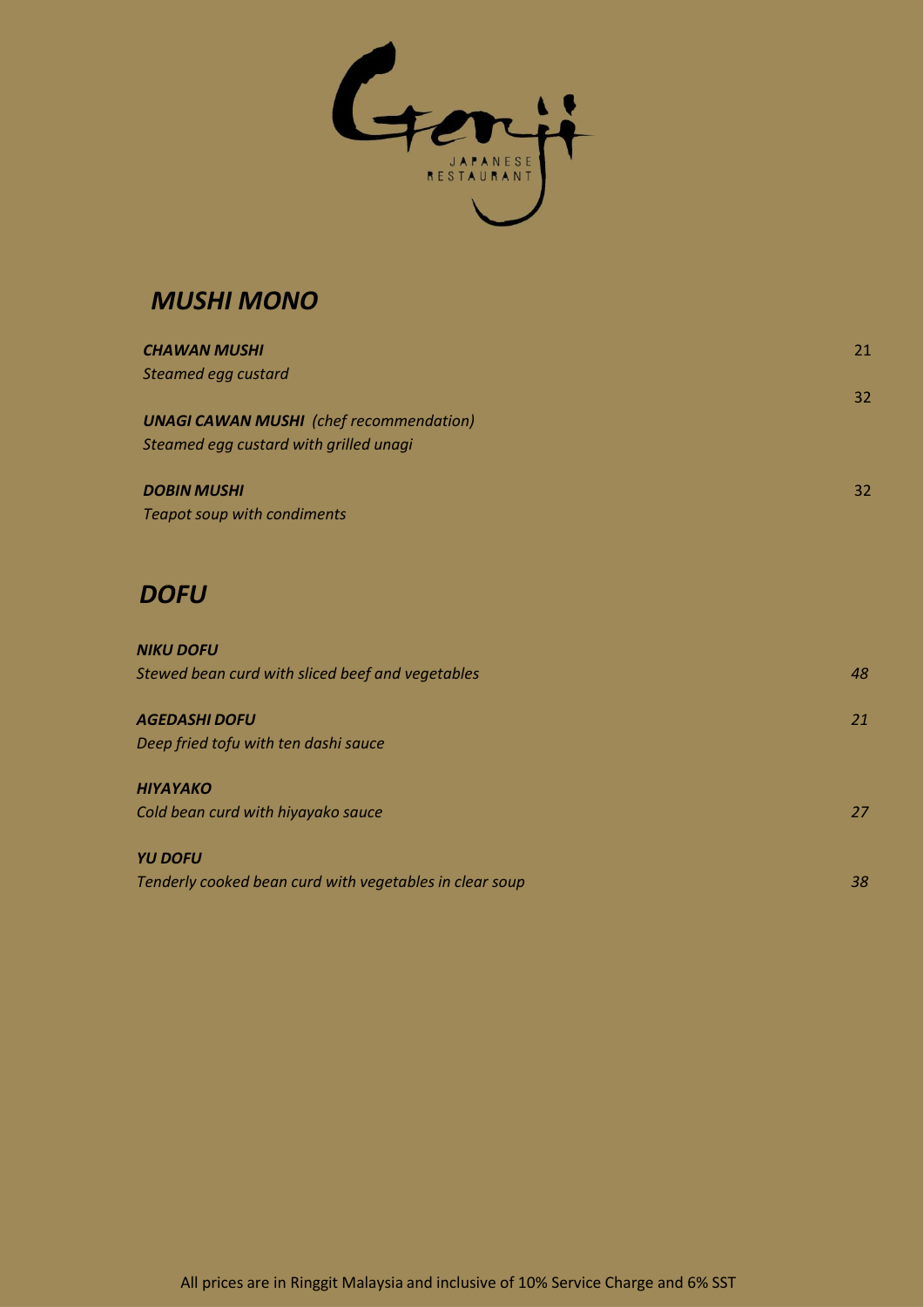

### *GENJI NO KAIZEKI (AVAILABLE DURING DINNER ONLY)*

| <b>GENJI OMAKASE KAIZEKI**7 course menu</b>                              |     |
|--------------------------------------------------------------------------|-----|
| Zensai, dobin mushi, tsukuri, yakimono, agemono, shokuji, mizugashi      | 424 |
| <b>NARA OMAKASE KAIZEKI**5 course menu</b>                               |     |
| Salada, tsukuri, yakimono, zushi & owan, Mizugashi                       | 318 |
| <b>NABE RYOKI</b>                                                        |     |
| <b>HOT POT</b>                                                           |     |
| (AVAILABLE DURING DINNER ONLY)                                           |     |
| SUKIYAKI**                                                               | 180 |
| Thinly sliced beef with vegetables in sukiyaki sauce                     |     |
| <b>SHAKE KABUTO NABE</b>                                                 | 127 |
| Clay pot salmon head with seasonal vegetables cooked in miso broth       |     |
| <b>SHABU SHABU</b>                                                       | 180 |
| Steam boat Japanese style with slices of beef                            |     |
| (Additional price for wagyu beef will be charge by portion if requested) |     |
| <b>YOSENABE</b>                                                          | 170 |
| Seafood, vegetable and chicken in claypot                                |     |
| <b>SHIRUMONO</b>                                                         |     |
| <b>YASAI MISO</b>                                                        | 19  |
| Miso soup with vegetables and mushrooms                                  |     |
| NAMEKO JIRU                                                              |     |
| Glib mushroom miso soup                                                  | 25  |
| ASARI SUIMONO/MISO                                                       |     |
| Short neck clam in clear soup or miso soup                               | 36  |
| <b>WAKAME JIRU</b>                                                       |     |
| Miso soup with seaweed and bean curd                                     | 15  |

All prices are in Ringgit Malaysia and inclusive of 10% Service Charge and 6% SST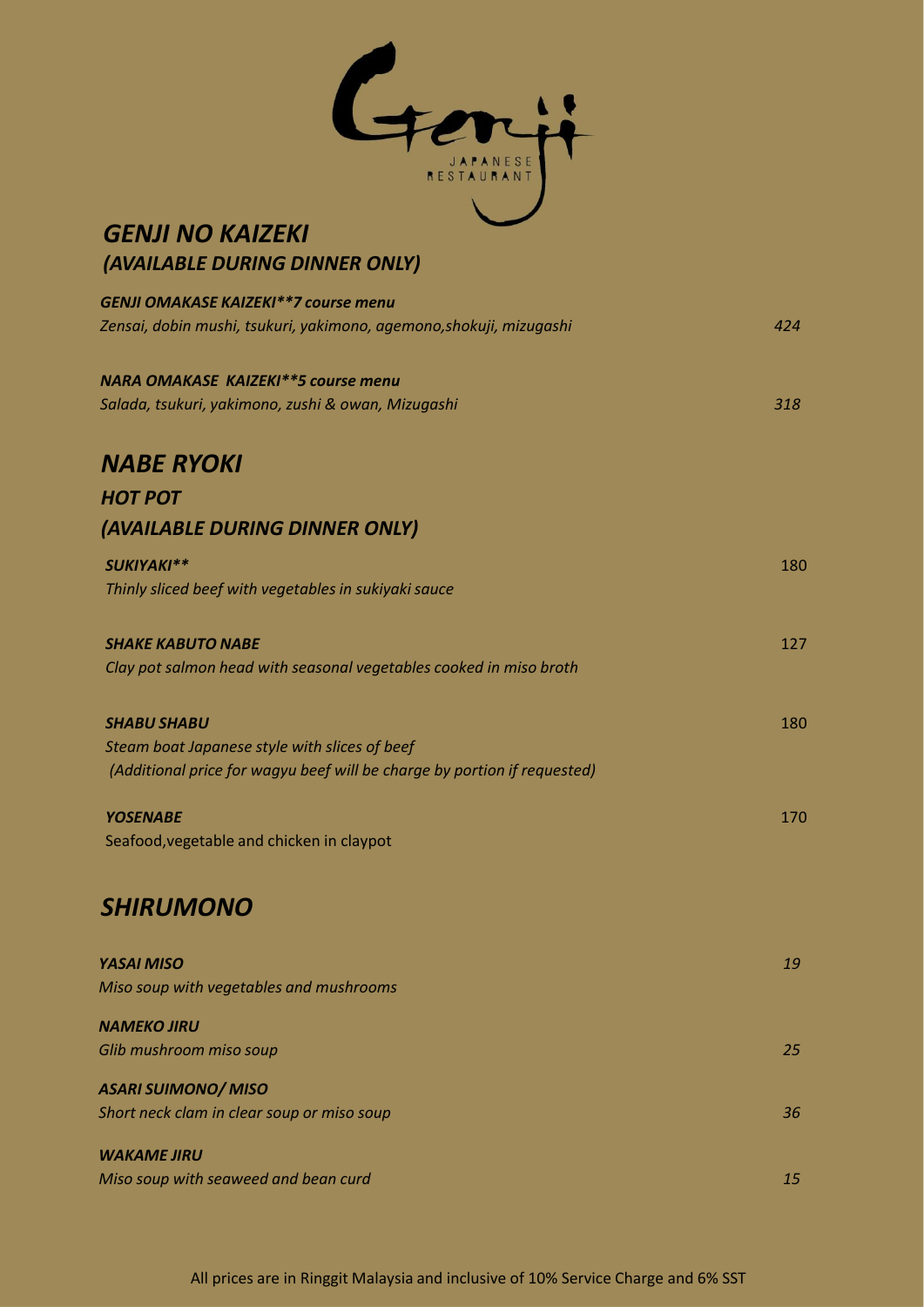| NESE<br>TAURANT                                                                                       |     |
|-------------------------------------------------------------------------------------------------------|-----|
| <b>SASHIMI</b>                                                                                        |     |
| SASHIMI MORIAWASE TOKUJYO (Premium set)**<br>Chef's selection of the day                              | 392 |
| SASHIMI MORIAWASE HANA (Fish only)<br>Fillets of raw: Salmon, maguro, kanpachi, butterfish, sea bream | 276 |
|                                                                                                       |     |
| <b>SASHIMI</b><br><b>FILLET OF RAW PER PORTION</b>                                                    |     |
| <b>SHAKE</b><br>Salmon                                                                                | 101 |
|                                                                                                       |     |
| <b>MAGURO AKAMI</b><br><b>Red Tuna</b>                                                                | 101 |
| <b>KANPACHI</b>                                                                                       | 127 |
| <b>Yellow Tail Fish</b>                                                                               |     |
| <b>INDO TORO**</b><br><b>Indian Ocean Tuna Belly</b>                                                  | 307 |
| <b>HOTATEGAI</b>                                                                                      | 85  |
| <b>Hokkaido Scallop</b>                                                                               |     |
| <b>ABURA BUZU</b>                                                                                     | 101 |
| <b>Butter Fish</b>                                                                                    |     |
| <b>TAI</b>                                                                                            | 80  |
| Sea Bream                                                                                             |     |
| <b>IKURA</b>                                                                                          | 64  |

*Fish roe*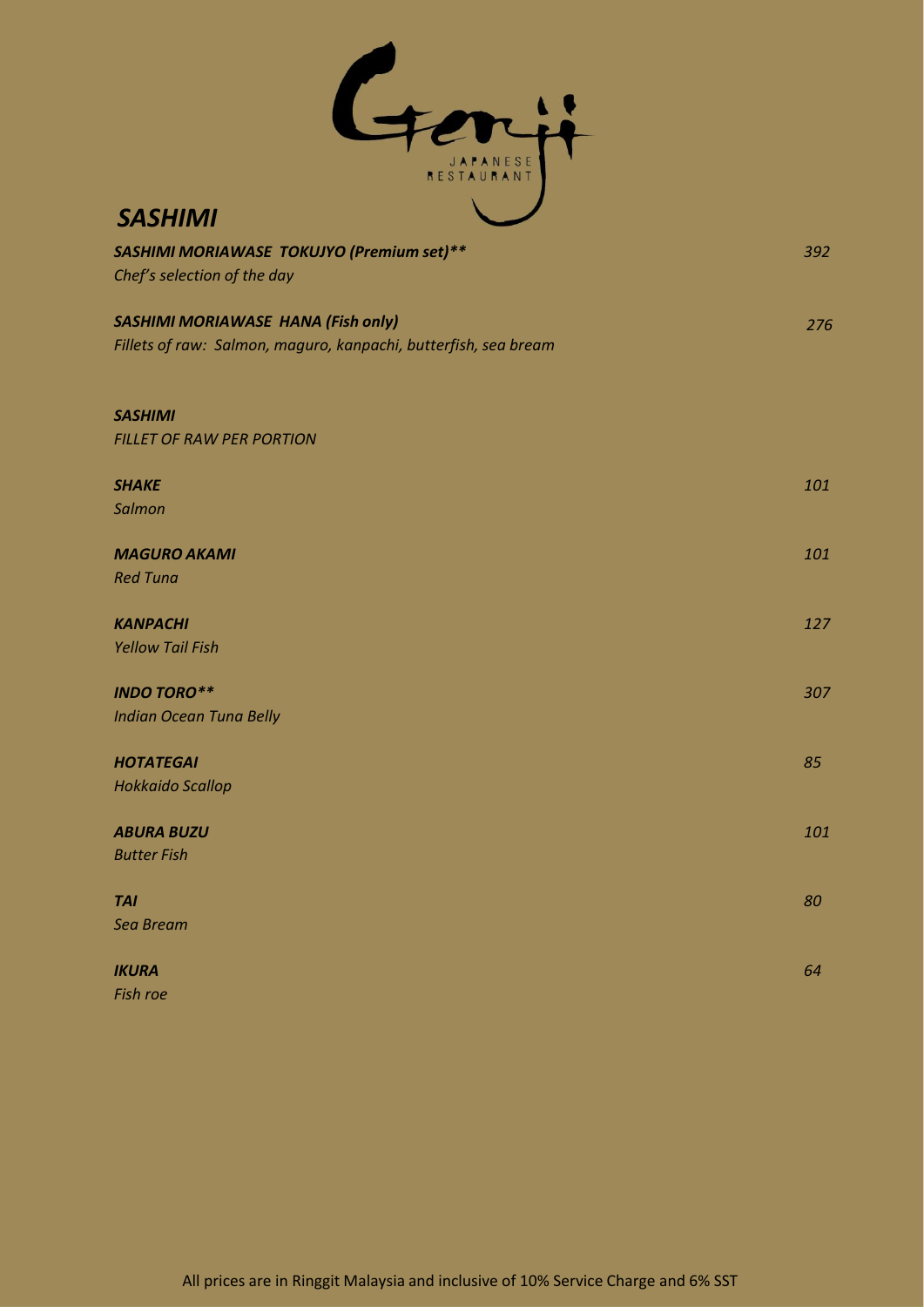

#### *SUSHI*

*Boiled Prawn*

| <b>NIGIRI OMAKASE MORI</b>                                           | 329 |
|----------------------------------------------------------------------|-----|
| Premium                                                              |     |
| <b>NIGIRI MORIAWASE JYO</b>                                          | 223 |
| <b>Superior</b>                                                      |     |
| <b>GENJI CHIRASHI SUSHI</b>                                          | 180 |
| Assorted fillets of raw fish and seashells on bed of sushi rice bowl |     |
| <b>SUSHI LUNCH COURSE</b>                                            | 268 |
| Sakizuke, wanmono, shashimi, yakimono, sushi with miso, dessert      |     |
| <b>SUSHI ALA CARTE</b>                                               |     |
| <b>PER PIECE</b>                                                     |     |
|                                                                      |     |
| <b>SHAKE</b>                                                         | 20  |
| Salmon                                                               |     |
| <b>MAGURO AKAMI</b>                                                  | 20  |
| <b>Red Tuna</b>                                                      |     |
| <b>KANPACHI</b>                                                      | 25  |
| <b>Yellowtail Fish</b>                                               |     |
| <b>HOTATEGAI</b>                                                     | 32  |
| <b>Hokkaido Scallop</b>                                              |     |
| <b>ABURA BUZU</b>                                                    | 20  |
| <b>Butter Fish</b>                                                   |     |
| <b>INDO TORO**</b>                                                   | 64  |
| Tuna belly                                                           |     |
| <b>UNAGI</b>                                                         | 42  |
| Sea eel                                                              |     |

*TOBIKO Flying Fish Roe 21 EBI 16*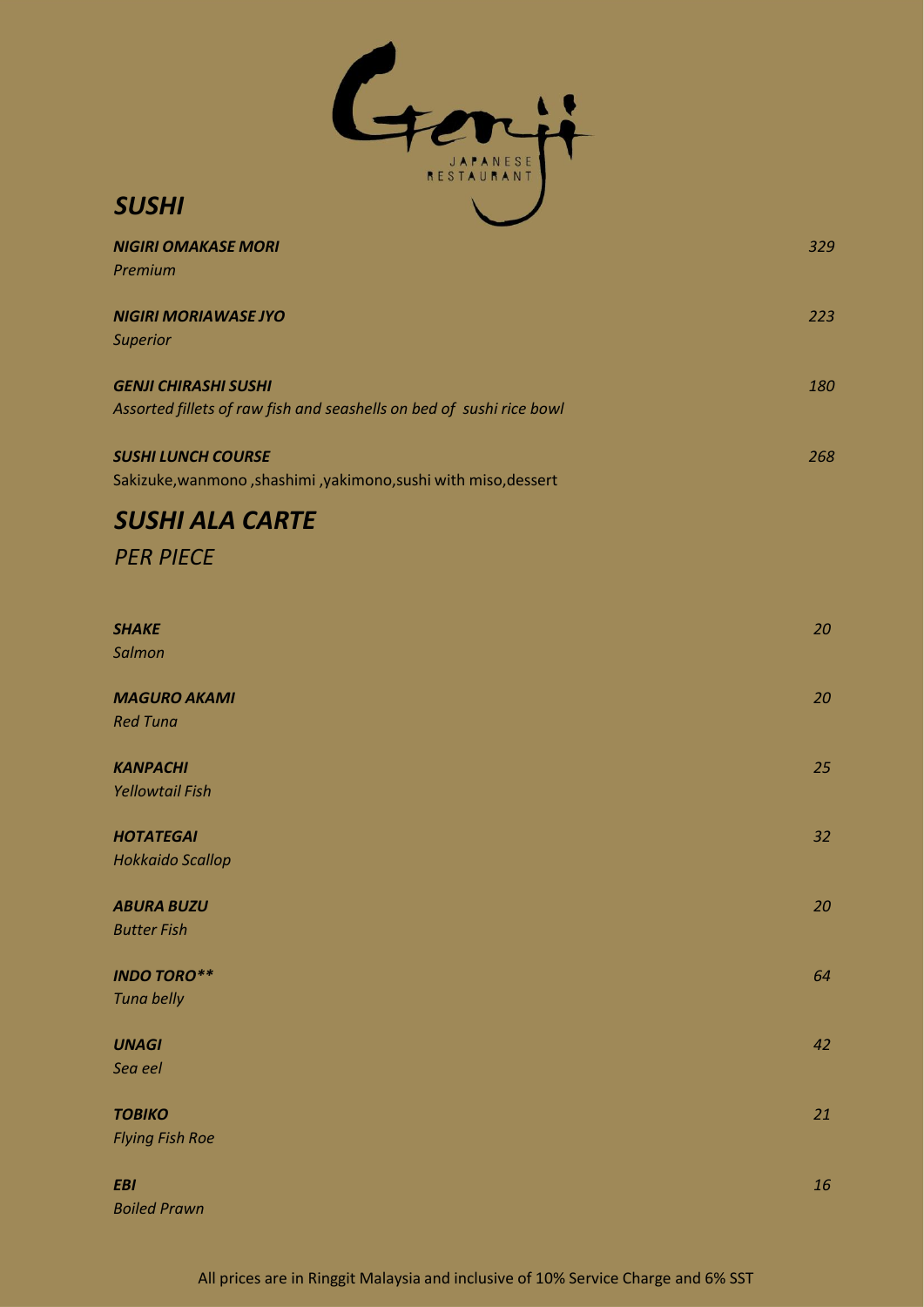

| <b>CALIFORNIA MAKI</b>                                                           |    | 53         |
|----------------------------------------------------------------------------------|----|------------|
| Medium roll sushi with salmon, avocado, flying fish roe, vegetables & mayonnaise |    |            |
|                                                                                  |    |            |
| <b>SOFT SHELL CRAB MAKI</b>                                                      |    | 69         |
| Crispy soft shell crab roll with vegetables and mayonnaise                       |    |            |
| <b>UNAGI AVOCADO URA MAKI</b>                                                    |    | 127        |
| Reversed roll with grill eel and avocado                                         |    |            |
|                                                                                  |    |            |
| <b>FUTO MAKI</b>                                                                 |    | 49         |
| Crispy soft shell crab roll with vegetables and mayonnaise                       |    |            |
|                                                                                  |    |            |
| <b>CHICKEN TERIYAKI MAKI</b>                                                     |    | 48         |
| Braised chicken in teriyaki sauce roll with vegetables                           |    |            |
| <b>ISE EBI URAMAKI</b>                                                           |    |            |
|                                                                                  |    | <b>380</b> |
| Tempura lobster maki reversed style                                              |    |            |
| TEMAKI                                                                           |    |            |
| <b>CALIFORNIA TEMAKI</b>                                                         |    | 19         |
| Hand rolled sushi with salmon, crabmeat, avocado, caviar and salad               |    |            |
|                                                                                  |    |            |
| <b>SOFT SHELL CRAB TEMAKI</b>                                                    |    | 21         |
| Deep fried soft shell crab hand roll                                             |    |            |
| <b>TEKKA TEMAKI</b>                                                              |    | 30         |
| Seawed tuna hand roll                                                            |    |            |
|                                                                                  |    | 19         |
| <b>EBI TEMPURA TEMAKI</b>                                                        |    |            |
| Prawn tempura hand roll                                                          |    |            |
|                                                                                  |    |            |
| <b>UNAKYU TEMAKI</b>                                                             |    | 29         |
| Eel with cucumber hand roll                                                      |    |            |
| <b>AGEMONO</b>                                                                   |    |            |
|                                                                                  |    |            |
| <b>DEEP FRIED ITEMS</b>                                                          |    |            |
| <b>TORINIKU KARAAGE</b>                                                          |    |            |
| Deep fried diced chicken Japanese style                                          | 37 |            |
|                                                                                  |    |            |

*SOFT SHELL CRAB KARAAGE Deep fried soft shell crab*

*MAKIMONO*

All prices are in Ringgit Malaysia and inclusive of 10% Service Charge and 6% SST

*42*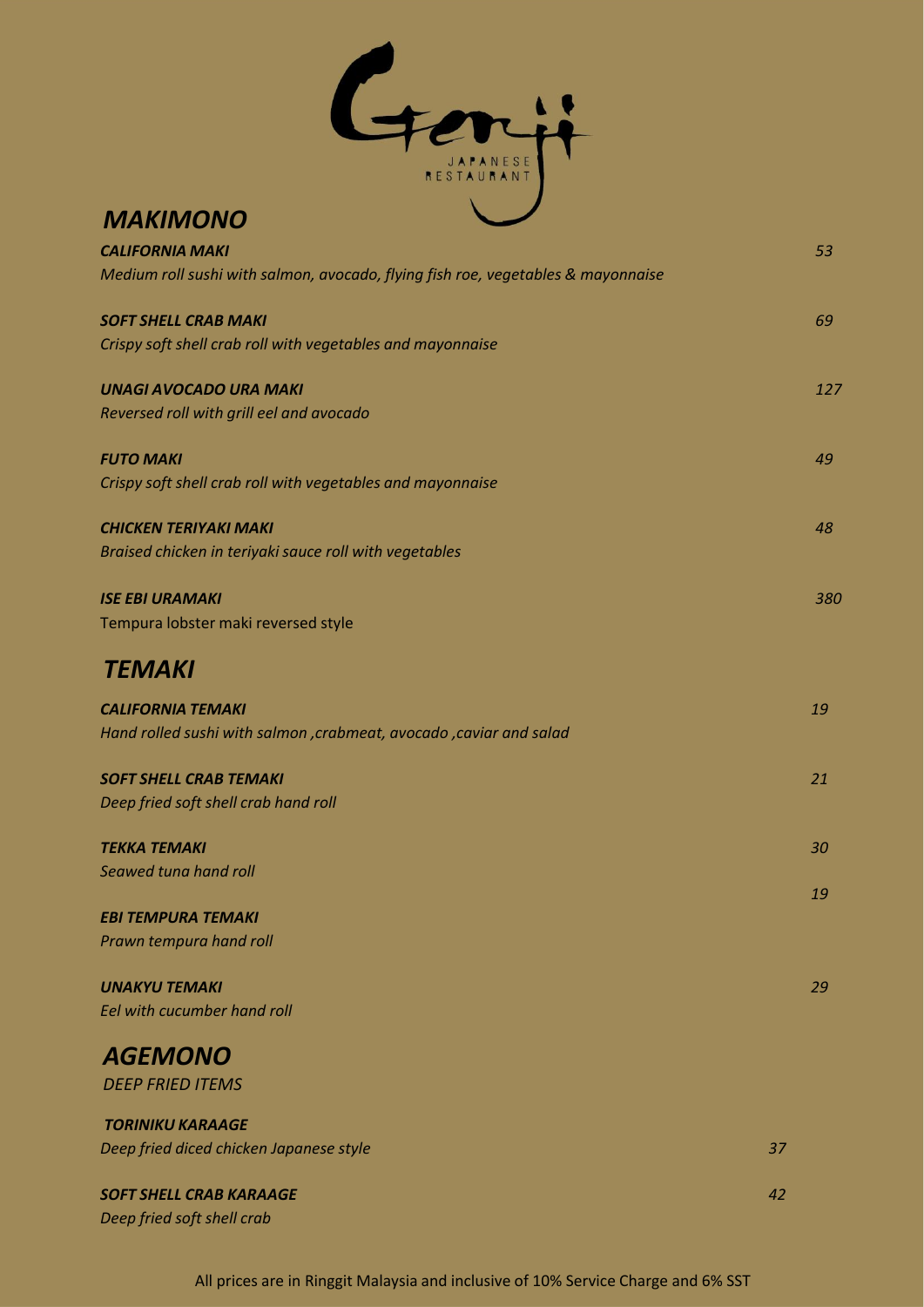

*TEMPURA*

| I LIVIF UNA<br><b>DEEP FRIED ITEMS</b>                              |     |  |
|---------------------------------------------------------------------|-----|--|
| <b>MORIAWASE</b> (Assorted)                                         | 57  |  |
| <b>YASAI</b> (Assorted vegetables)                                  | 30  |  |
|                                                                     |     |  |
| <b>EBI KAI KAKIAGE</b> (Julienne vegetables with scallop and prawn) | 69  |  |
| <b>EBI</b> (Prawn)                                                  | 74  |  |
| <b>KABOCHA</b> (Pumpkin)                                            | 27  |  |
| <b>ASPARA</b> (Asparagus)                                           | 42  |  |
| <b>SHISHAMO</b> (Chaplin)                                           | 38  |  |
| <b>YAKIMONO</b>                                                     |     |  |
| <b>GRILLED ITEMS</b>                                                |     |  |
| <b>UNAGI KABAYAKI</b>                                               | 106 |  |
| Grill eel                                                           |     |  |
| <b>SHAKE</b>                                                        | 90  |  |
| Salmon fillet                                                       |     |  |
| <b>GINDARA</b>                                                      | 106 |  |
| Grilled black cod with salt or teriyaki sauce                       |     |  |
| SABA/SANMA                                                          | 64  |  |
| Mackerel/pike mackerel                                              |     |  |
| <b>SHAKE KABUTO</b>                                                 | 69  |  |
| <b>Grilled salmon head</b>                                          |     |  |
| <b>KANPACHI KAMA</b>                                                | 85  |  |
| <b>Yellowtail cheek</b>                                             |     |  |
| <b>TORINIKU TERIYAKI</b>                                            | 58  |  |
| Broiled diced chicken with teriyaki sauce                           |     |  |
| <b>GYU NIKU TERIYAKI</b>                                            | 106 |  |
| Broiled tenderloin with teriyaki sauce                              |     |  |
| <b>GYU NIKU SHOGAYAKI</b>                                           | 80  |  |
| Stir fried sliced of beef with ginger sauce                         |     |  |

All prices are in Ringgit Malaysia and inclusive of 10% Service Charge and 6% SST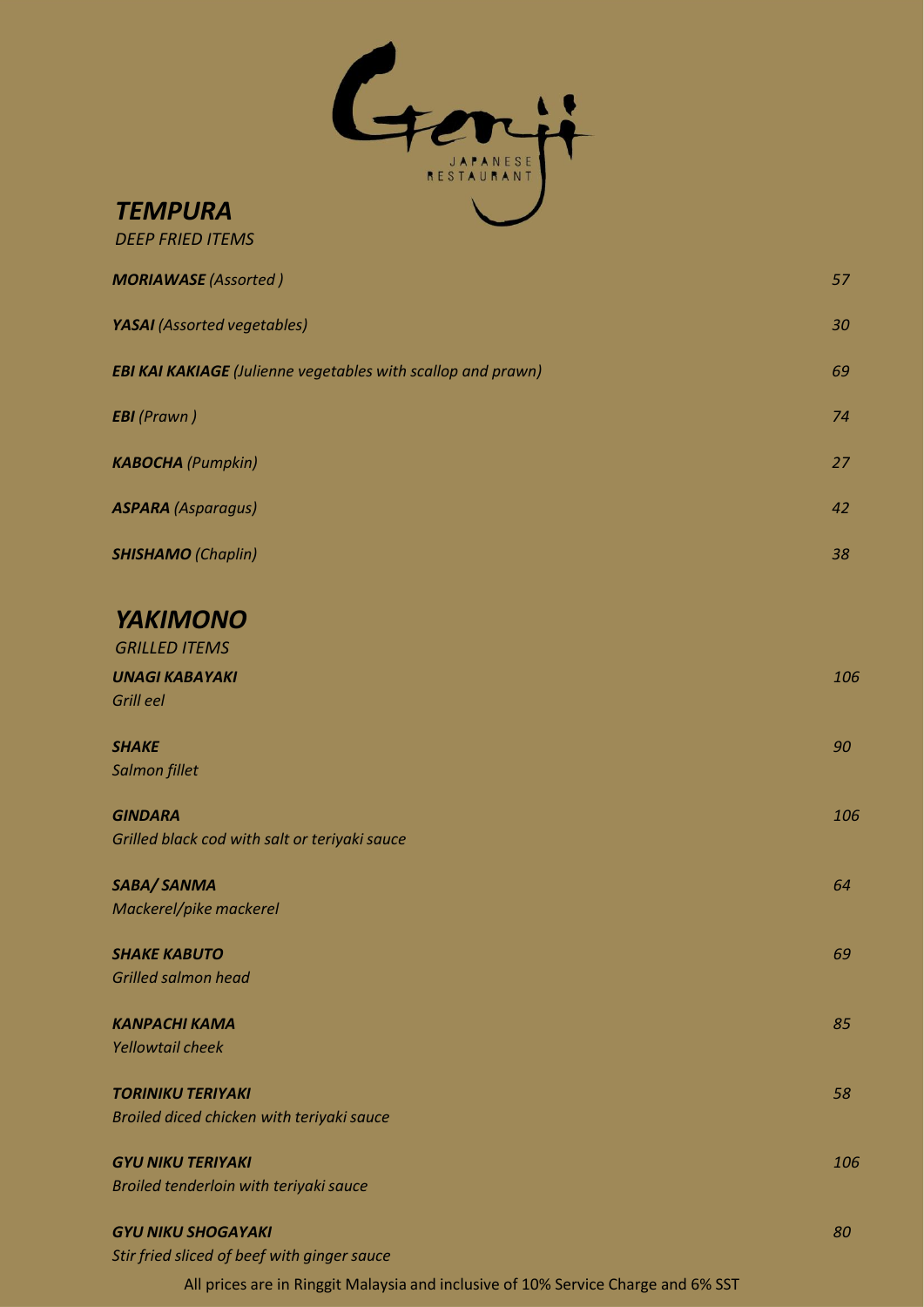

#### *JYUMONO AND DONBURI*

| <b>TENJYU</b>                                               | 53  |
|-------------------------------------------------------------|-----|
| Deep fried prawn and vegetables on rice                     |     |
| <b>EBI TEN JYU</b>                                          | 64  |
| Deep fried prawn fritters on rice                           |     |
| <b>UNAJYU</b>                                               | 117 |
| Grill eel on steamed rice with homemade sauce               |     |
| <b>BEEF SHOGAYAKI JYU</b>                                   | 74  |
| Slices of beef sautéed with ginger sauce                    |     |
| <b>GYUNIKU TERIYAKI DON</b>                                 | 95  |
| Beef teriyaki and vegetables                                |     |
| <b>TORINIKU KATSU DON</b>                                   | 59  |
| Poached breaded chicken with egg & vegetables               |     |
| <b>GYUNIKU KATSU DON</b>                                    | 95  |
| Poached breaded beef with egg & vegetables                  |     |
| <b>TEPPAN TORINIKU DON</b>                                  | 58  |
| Teppanyaki chicken with mixed vegetables on rice bowl       |     |
| <b>TEPPAN GYUNIKU DON</b>                                   | 95  |
| Teppanyaki beef and mix vegetables                          |     |
| <b>TEPPAN SHAKE DON</b>                                     | 80  |
| Teppanyaki grill salmon with mix vegetables on bowl of rice |     |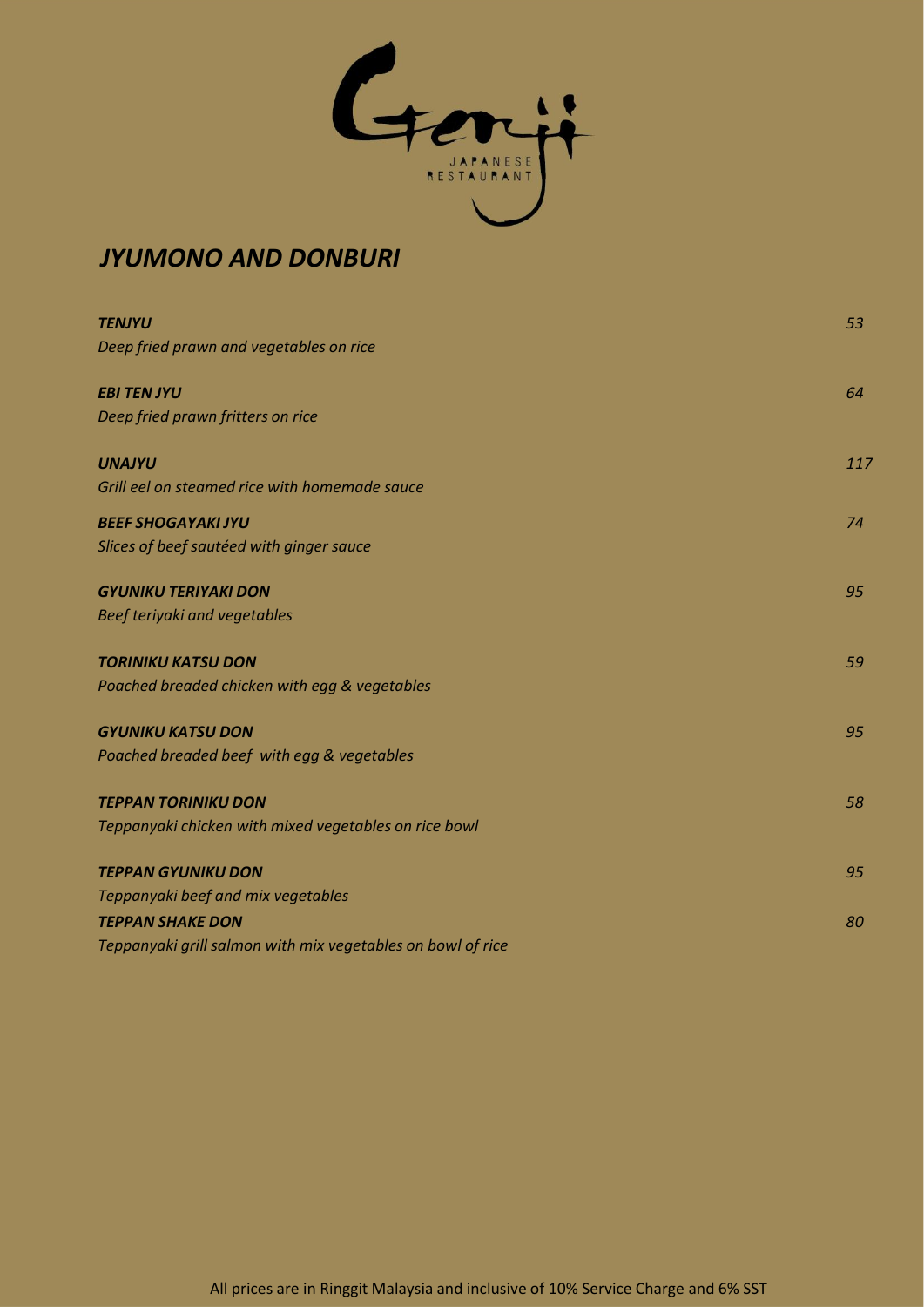

| <b>SEAFOOD FRIED RICE</b>        | 37 |
|----------------------------------|----|
| <b>KIMCHI FRIED RICE</b>         | 32 |
| <b>STEAMED RICE</b>              | 10 |
| <b>KIMCHI SCALLOP FRIED RICE</b> | 32 |
| <b>CHICKEN FRIED RICE</b>        | 35 |
| <b>SPICY BEEF FRIED RICE</b>     | 38 |

### *ZOUSUI*

Chicken congee

| <b>YASAI ZOUSUI</b><br>Vegetables congee    | 30 |
|---------------------------------------------|----|
| <b>SHAKE ZOUSUI</b><br>Salmon flakes congee | 48 |
| <b>TORI ZOUSUI</b>                          | 35 |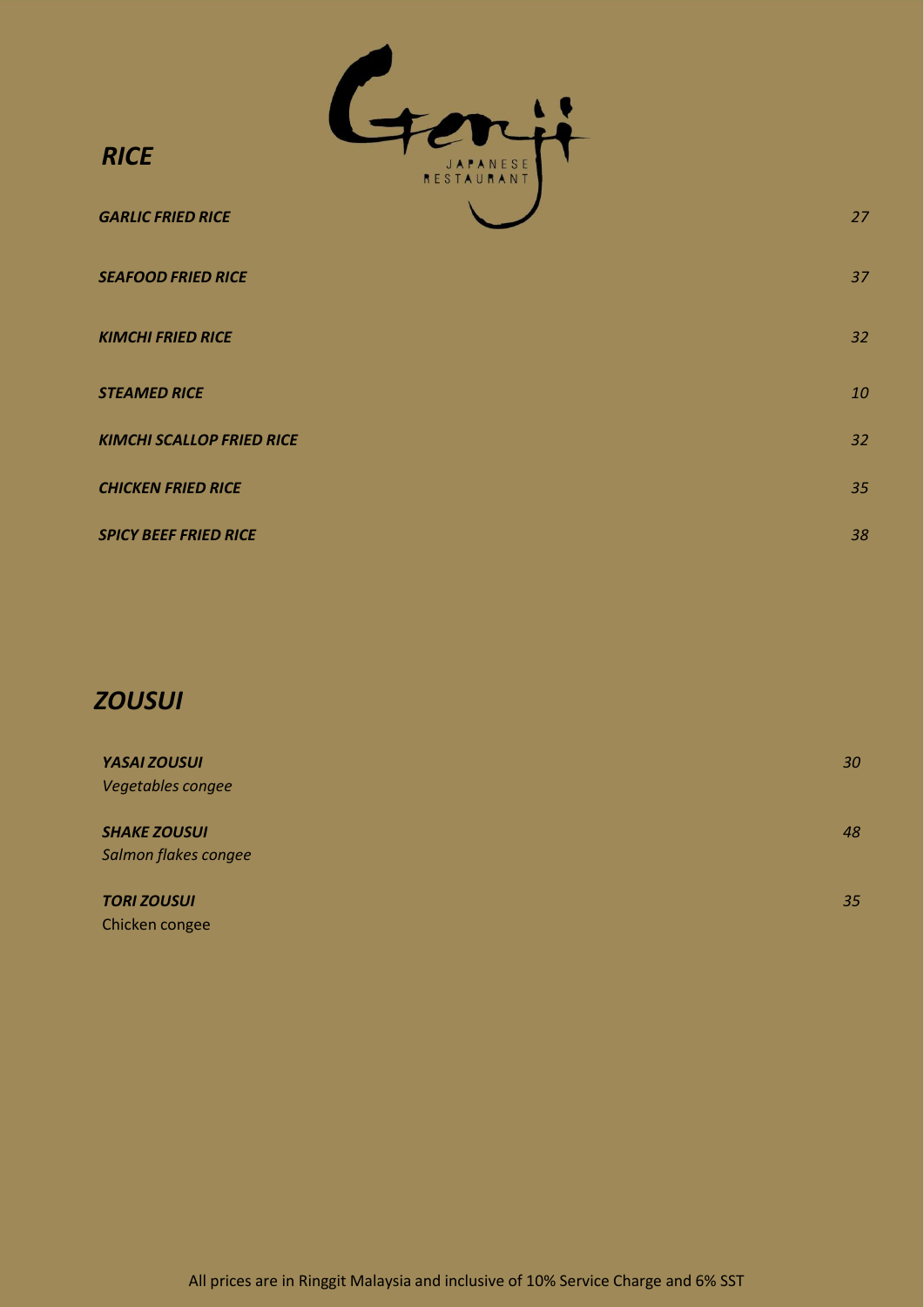

| Japanese mushroom |  |
|-------------------|--|
|                   |  |

*KINOKO IRO IRO Assorted Mushroom*

*HORENSO Sautee spinach*  *20*

*48*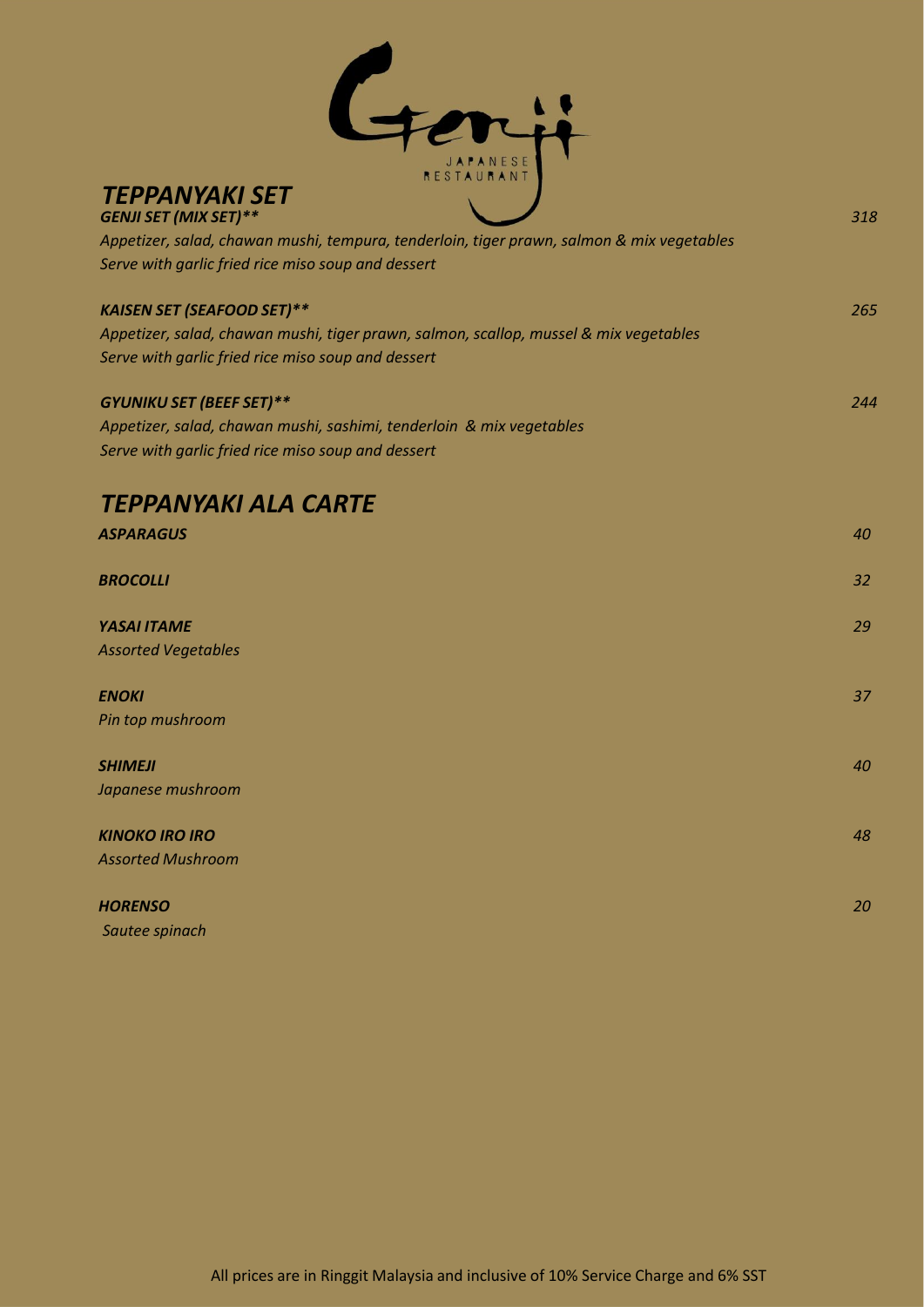

# *MEAT & SEAFOOD*

| <b>TINDERLOIN</b>                  | 106 |
|------------------------------------|-----|
| <b>BEEF STRIPLOIN</b>              | 95  |
| Australia Beef                     |     |
| <b>KURUMA EBI</b>                  | 90  |
| <b>Tiger Prawn</b>                 |     |
| <b>GINDARA</b>                     | 106 |
| <b>Black cod</b>                   |     |
| <b>SHAKE</b>                       | 90  |
| Salmon                             |     |
| <b>WAKA DORI</b>                   | 59  |
| Chicken                            |     |
| <b>HOTATE</b>                      | 85  |
| <b>Scallop</b>                     |     |
| <b>KAKI</b>                        | 30  |
| Oyster omelette                    |     |
| <b>ENOKI ASPARA BEEF ROLL</b>      | 40  |
| Beef roll with enoki and asparagus |     |
| $CFT$ $FDI$                        |     |

*ISE EBI Australian lobster (RM28/100gm)*

#### *RAMUCHOPPU*

*Lamb chop*

*80*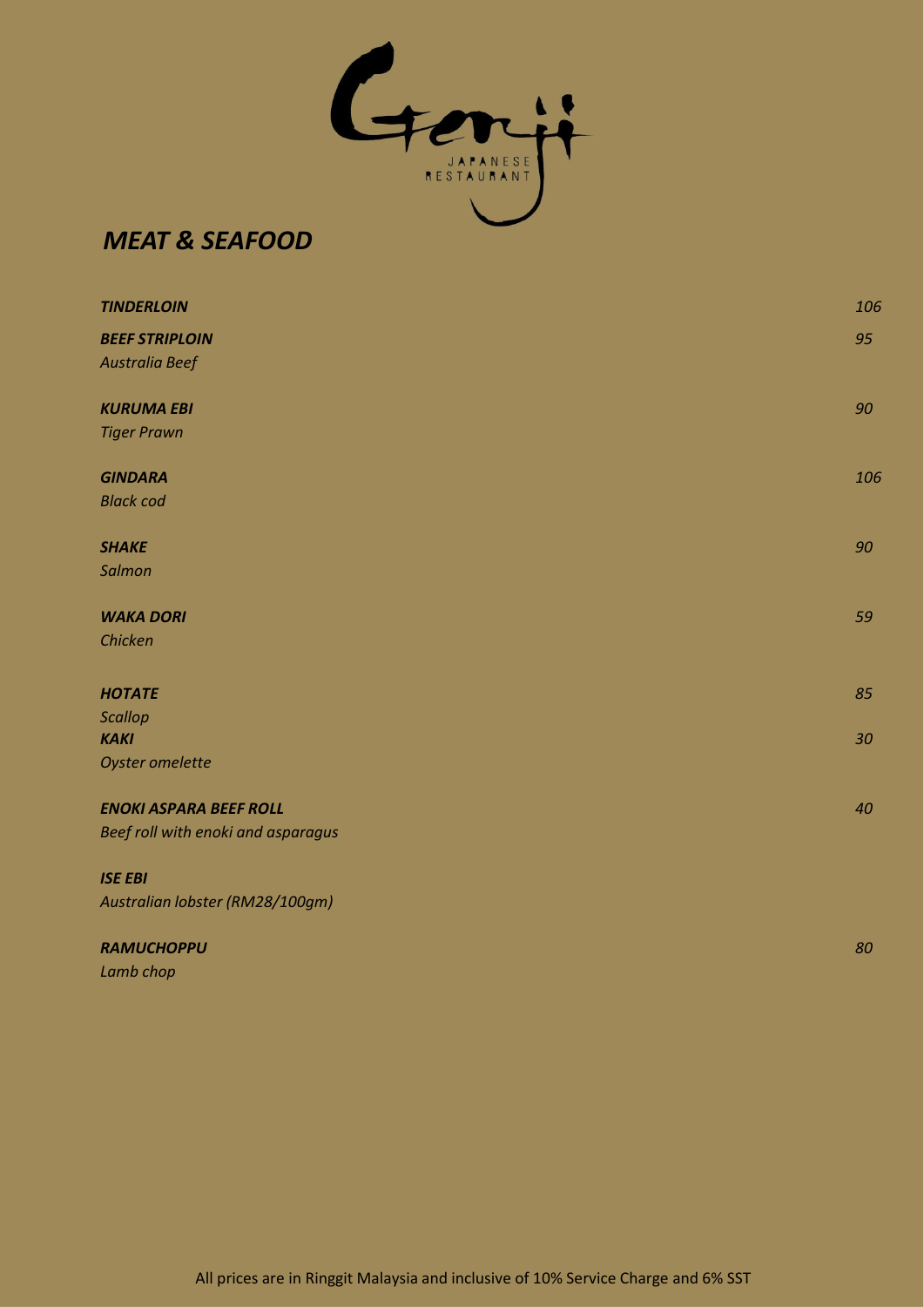

# *MENRUI (NOODLES)*

| <b>HOT</b><br><b>TEMPURA UDON / SOBA</b><br>Deep fried prawn tempura fritters with<br>noodles              | RM<br>42 | <b>COLD</b><br><b>TORORO CHA SOBA</b><br>Green tea noodles with grated mountain<br>yam | <b>RM</b><br>40 |
|------------------------------------------------------------------------------------------------------------|----------|----------------------------------------------------------------------------------------|-----------------|
| <b>TOKUSEN NABEYAKI UDON / SOBA</b><br>Buckwheat or thick noodles in hot pot with<br>seafood and vegetable | 53       | <b>ZARU SOBA / UDON</b><br><b>Buckwheat or thick noodles</b>                           | 37              |
| <b>GOMOKU YASAI SOBA / UDON</b><br>Variety of vegetables in fragrant soup with<br>noodles                  | 37       | <b>CHA SOBA</b><br>Green tea noodles                                                   | 37              |
| <b>CURRY UDON / SOBA</b><br>Japanese curry noodles with chicken and<br>leek                                | 40       | <b>HIYASHI INANIWA UDON</b><br>Chilled flat wheat noodles with prawn and<br>vegetables | 37              |
| <b>GYUNIKU UDON / SOBA</b><br>Buckwheat or thick noodles with sliced beef                                  | 48       | <b>SANSHOKU TENZARU</b><br>3kinds of noodles serve cold with mix<br>tempura            | 58              |
| <b>KITSUNE UDON / SOBA</b><br>Buckwheat or thick noodles with inari (tofu<br>skin)                         | 37       |                                                                                        |                 |
| YAKI UDON/SOBA<br>Japanese style fried noodle with plum sauce<br>Chicken and vegetables                    | 48       |                                                                                        |                 |
| <b>WAKAME NAMEKO UDON/SOBA</b><br><b>Buckwheat or thick noodles with seaweed</b><br>and mushroom           | 38       |                                                                                        |                 |